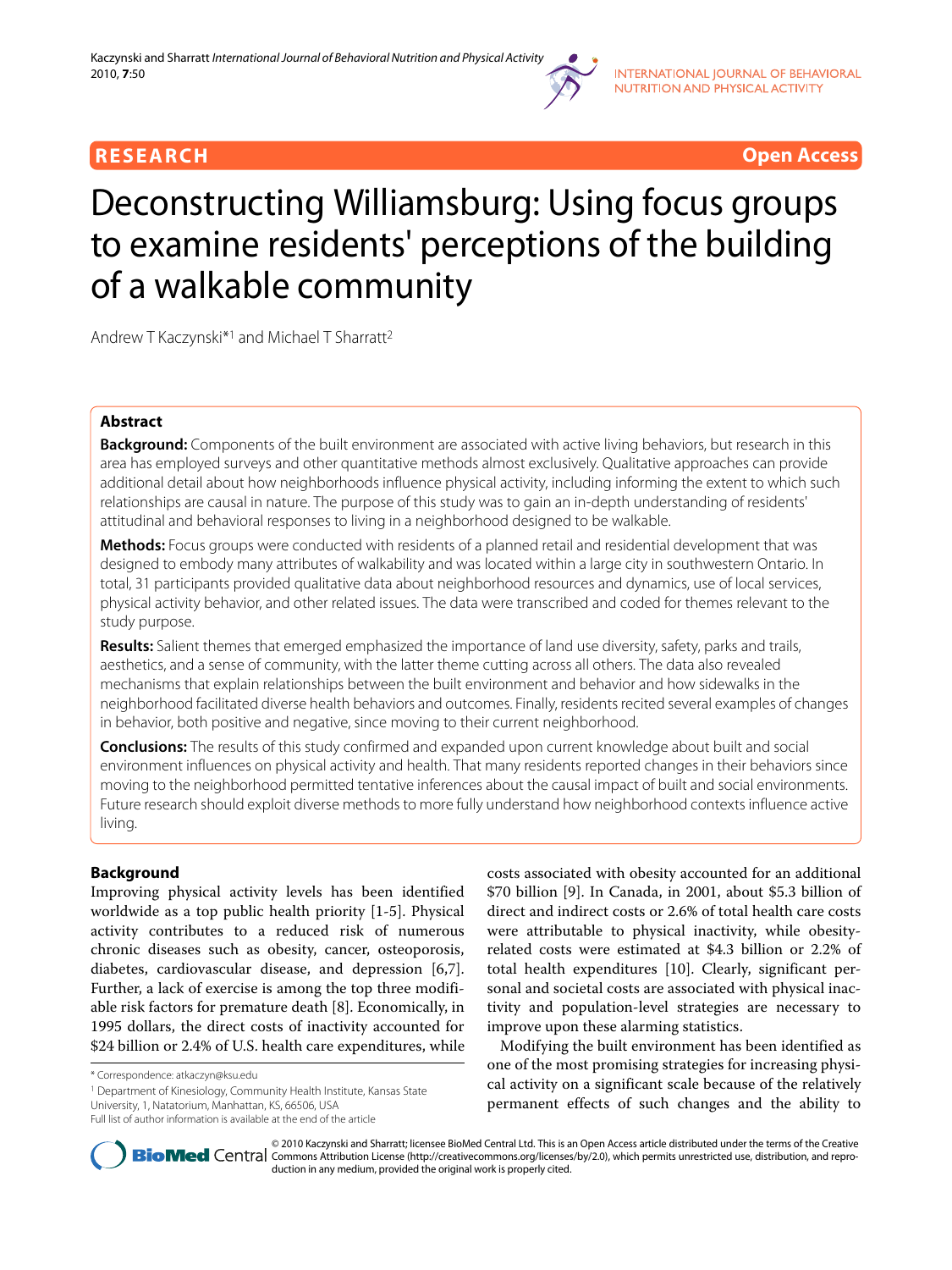impact a large number of people [[11\]](#page-10-1). Indeed, a growing and convincing body of evidence indicates that many neighborhood attributes are positively associated with active living behaviors. For example, reviews of this literature have reported fairly consistent connections between physical activity and factors in the built environment such as access to facilities, safety, and aesthetics [[12-](#page-10-2)[16](#page-10-3)]. Such reviews have also shown that transportation and planning variables such as mixed land use, population density, connectivity of streets, and the presence of sidewalks exhibit strong relationships with residents' physical activity levels [[17-](#page-10-4)[19](#page-10-5)].

Although research in this area has expanded exponentially in recent years, important limitations remain in the methods used to understand the impact of the built environment on physical activity. Generally, although some authors have used qualitative methods to good effect [\[20-](#page-10-6) [22](#page-10-7)], quantitative approaches have been employed almost exclusively. Consequently, much is known about broadscale associations between a wide array of environmental constructs and physical activity behavior [\[17](#page-10-4)]. However, these approaches generally provide little detail beyond what can be gleaned from the way scale items are worded or the way outcome data are contextualized. For example, concepts such as land use diversity are often measured by assessing distance to certain destinations, while less tangible constructs such as safety are often rated on a fivepoint scale [[23](#page-10-8)]. Likewise, the impact of neighborhood attributes on behavior is inferred from activity counts on accelerometers or self-reported minutes on questionnaires, usually with little accompanying contextual information (e.g., where, with whom, experience of the activity, etc.). While advances in quantitative methods for measuring the built environment and activity-related outcomes are occurring [[24](#page-10-9)-[26\]](#page-10-10), qualitative research about the role of the built environment in promoting physical activity is also needed.

Additionally, little research has examined the perspectives of residents who are living in walkable communities. Certainly, studies have documented differences in physical activity levels between people living in neighborhoods that are more or less endowed with features that support walking, including residential density, mixed land uses, greater connectivity of streets and trails, and abundant park space and recreational facilities [\[27](#page-10-11)-[29\]](#page-10-12). However, as noted above, aside from these quantitative assessments, the viewpoints of persons experiencing these conditions in their daily lives have largely been ignored. Likewise, few studies have attempted to document the effects of a purposefully-designed walkable neighborhood (see quantitative research by Giles-Corti et al. [\[30\]](#page-10-13) for an exception). Most studies to date have used cross-sectional designs, thus leaving it unclear as to whether walkable neighborhoods engender activity or whether active per-

sons choose to live in walkable areas [[17](#page-10-4)]. Although intervention or prospective studies (e.g., when a person changes residences) provide the strongest evidence of the impact of the built environment on physical activity, some researchers have integrated attitudinal questions into quantitative cross-sectional studies to demonstrate that built environments can affect walking behavior even after accounting for preferences for different neighborhood types [\[31](#page-10-14)[,32](#page-10-15)]. However, qualitative methods can also offer insight about self-selection and causality by having participants directly describe connections between neighborhood features and their daily experiences and behaviors [\[33](#page-10-16)]. We explore such issues as one part of this paper. In summary, given the above considerations, the purpose of this study was to use an inductive approach to gain an in-depth understanding of residents' attitudinal and behavioral responses to living in a neighborhood designed to be 'walkable'. The study community and the focus group protocol used to explore such issues are described below.

# **Methods**

#### **Study Setting**

This study focused on an area dubbed "Williamsburg" located on the outer edge of a large city (pop. 300,000) in southwestern Ontario. The neighborhood was not officially referred to as such but took its moniker from the adjacent commercial area called the Williamsburg Town Centre. Both the residential and commercial portions were part of a planned development by a local development company (owned, incidentally, by a former health studies professor). The study neighborhood was reasonably well-defined by two large arterial roads to the east and south, a higher volume connector road to the west, and a large plot of undeveloped land to the north. In total, the neighborhood comprised approximately 75 acres, including about 100 single-family and semi-detached homes and the commercial area which was about 12 acres in size and fronted one of the major roads. Because the neighborhood was not an official planning district or other census unit unto itself, it is difficult to estimate socio-demographic characteristics of the residents. However, based on the significant amount of time the authors spent in the neighborhood attending community events and visiting homes to solicit study participants, there appeared to be a substantial number of family-based households but also some older adult couples, and the majority of residents appeared to be from White, middle to upper income backgrounds.

At the time of the study (2007, approximately three years after development began), the retail section contained a hardware store (15,000 sq. ft.), a medium-sized grocery store (45,000 sq. ft), numerous  $(\sim 20)$  additional smaller retail and service businesses (e.g., drug store,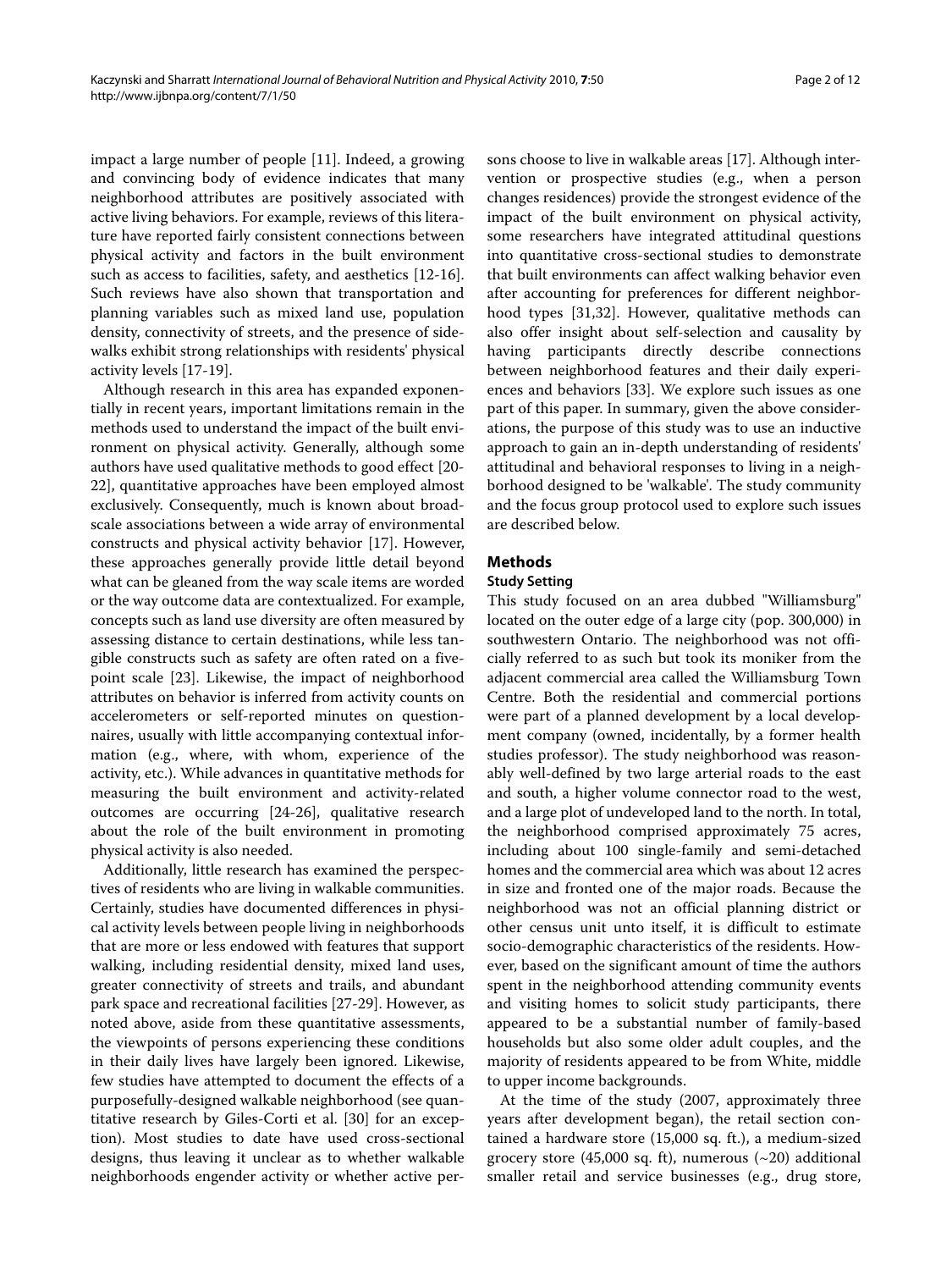video store, dry cleaner, coffee shop, bank, salon, dental clinic, law firm), and some office space. Further, in addition to the commercial and residential sections, the neighborhood contained a central, well-maintained park area, approximately five acres in size containing several trees around its border, which had been set aside but not yet modified with any further landscaping or facilities. Three apartment buildings and five multi-residential villas had yet to be erected, but were planned for some of the vacant land closest to the shopping area and park.

From its initial planning, the Williamsburg Town Centre and broader neighborhood were developed with neotraditional design principles in mind. The 13 guiding principles for the development, which were articulated over a decade prior to construction, included statements such as: "plan for mixed use that involves effective and integrated functioning among commercial, residential, and institutional uses", "maintain human scale in buildings and provide for diversity of architectural expression", and "encourage opportunity for meaningful human interaction within and beyond the community". Although the residential portion resembled an average suburban neighborhood of newer homes and few established trees, the streets were well-connected and contained sidewalks on both sides and all homes were located within easy walking distance of the commercial area. The Williamsburg Town Centre itself was functionally appealing to pedestrians; despite having a necessary parking lot in the middle, most of the buildings were composed of attractive red and yellow brick and adorned with window awnings, while sidewalks with old-fashioned light posts and trees permitted safe access on foot to most areas of the complex. Soon after it was developed, it attracted significant local media attention and informal accolades from city officials who were aiming to foster more pedestrian-scale development in newer areas of the city. As one reporter wrote, the Williamsburg Town Centre possesses "a distinctly retro-feel, something that hearkens back to the 1930s and 1940s before the automobile dominated most commercial design" [\[34\]](#page-10-17). Future plans included a 'main street' design closely fronted by the hardware store and other small shops on one side with additional stores with apartments above on the opposite side. The street, with traffic-calming roundabouts at either end, could be closed to traffic for community events and such an event occurred on a weekend during the time span of the present study. Overall, the neighborhood generally lived up to its slogan of "Your Village in the City".

#### **Data Collection**

Guided by data collection and analysis methods described by Patton [[35\]](#page-10-18), this study employed an inductive approach to understanding residents' experiences living in this purposefully-designed walkable community.

Residents' perspectives were gathered via focus groups that occurred in a meeting room at a business complex within the neighborhood. Focus groups were chosen because the topic under study was not deemed overly private or controversial, because the group format was more efficient than one-on-one interviews, and because of the potential for greater depth of findings to emerge as a result of the dynamic interplay of opinions among multiple community residents [[36\]](#page-10-19). The minimal costs associated with the study were supported by the development company who were interested in residents' reactions to and experiences living in the neighborhood. However, the authors' more in-depth academic analysis of the data occurred independent of the services provided to the developer.

Given that the interest was on the experiences and opinions of current residents, a purposive sampling approach, based on location of residence, was employed. Specifically, participants were recruited via door-to-door distribution of flyers to all homes in the neighborhood during which a research assistant described the purpose and procedures of the study. Posters were also handed out and displayed at events around the community. Interested residents signed up for a convenient focus group time; no compensation was offered but light beverages and snacks were provided. During recruitment efforts, residents were told that the developer of the neighborhood was interested in residents' perspectives on what living in the neighborhood was like and how the experience might be improved. However, it was emphasized during recruitment and at the start of each group that the study was being conducted by independent researchers from the local university on behalf of the developer, that positive and negative feedback was welcomed, and that all responses would remain anonymous. At the start of each session, all participants provided informed consent of these parameters and of the fact that they could choose to avoid talking about any topic or could excuse themselves from the group at any point.

Each group lasted from 40 to 75 minutes and was structured around broad, open-ended questions about neighborhood resources and dynamics, use of local services, physical activity behavior, and related issues. Table 1 provides a list of questions which were used in the majority of groups, although additional topics and sub-topics were discussed as influenced by the conversation among the participants and focus group leader. The guiding questions were purposefully kept quite broad in order to allow participants' comments to drive the group discussions rather than directing the discussion toward preconceived themes from the conceptual or empirical literature. All groups were conducted in English and facilitated by the lead author. In total, seven focus groups were conducted in May through September 2007 involving 31 partici-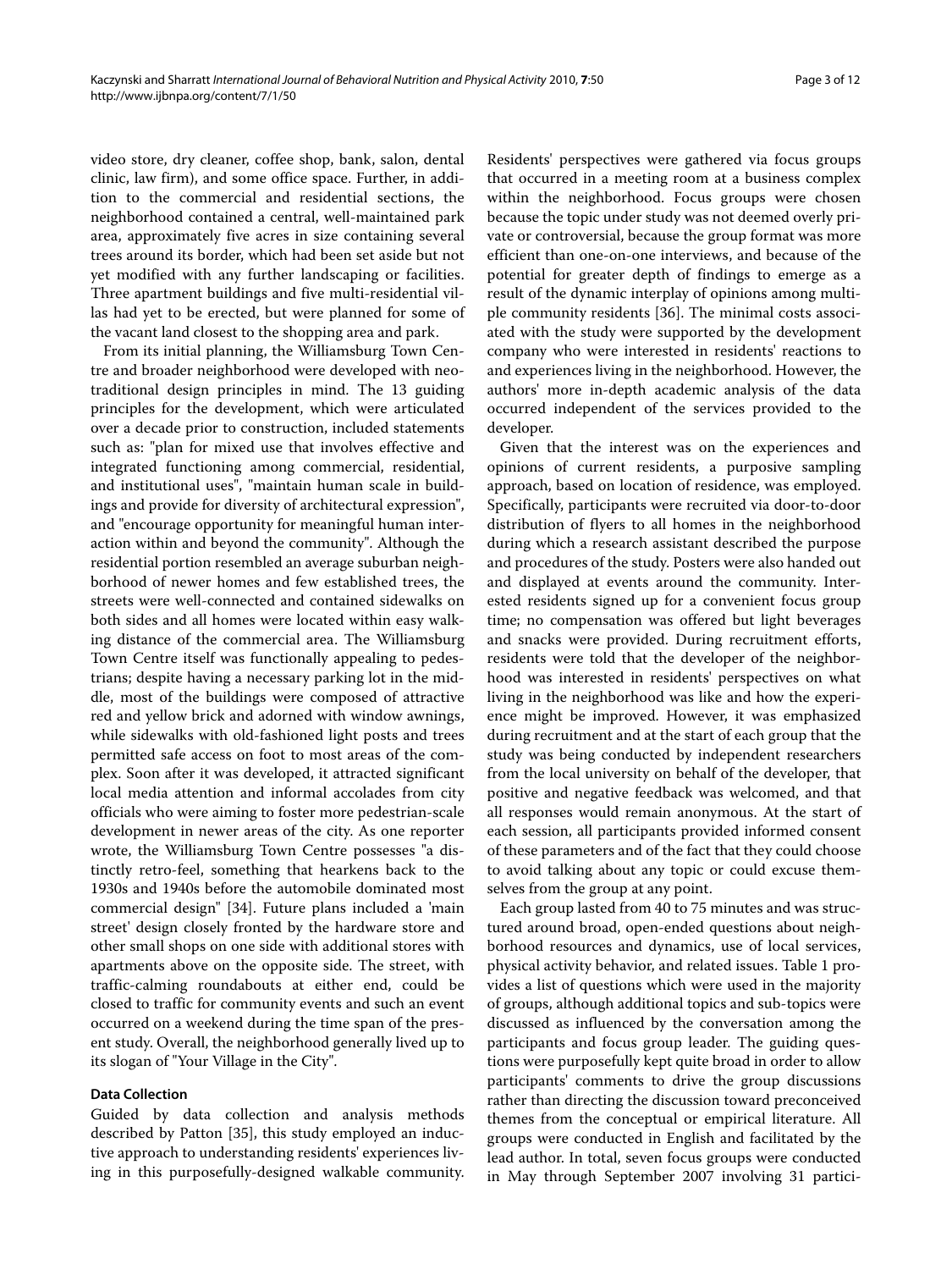#### **Table 1: Focus Group Question Guide.**

| <b>Initial Questions</b>                                                       | <b>Follow-up Probes</b>                     |  |
|--------------------------------------------------------------------------------|---------------------------------------------|--|
| Why did you choose this                                                        | Has the neighborhood met                    |  |
| neighborhood?                                                                  | your expectations?                          |  |
| If someone asked you to<br>describe your neighborhood,<br>what would you say?  | Why would you use those<br>words?           |  |
| Why did you choose this                                                        | Has the neighborhood met                    |  |
| neighborhood?                                                                  | your expectations?                          |  |
| Is life different living here<br>compared to in your previous<br>neighborhood? | How? What makes it different<br>or similar? |  |
| Are people physically active                                                   | What is it that encourages or               |  |
| in and around the                                                              | discourages residents'                      |  |
| neighborhood?                                                                  | physical activity?                          |  |
| Do you use Williamsburg                                                        | Why? Which parts? How                       |  |
| Town Center?                                                                   | often? How do you get there?                |  |
| What do you like most about                                                    | Is there anything you don't                 |  |
| living here?                                                                   | like about living here?                     |  |
| What would you do to                                                           | What are the most important                 |  |
| improve this neighborhood?                                                     | priorities for change?                      |  |

pants. Table 2 outlines selected socio-demographic characteristics of the participants as estimated (age, gender) or asked about (length of residence) by the focus group facilitator. Other characteristics (e.g., race, income) were not recorded or asked about, but the focus group participants appeared to largely represent the predominantly White, middle to upper income attributes of the neighborhood. During recruitment, no efforts were made to divide participants into groups according to age, gender, or other characteristics, so most groups contained a relatively heterogeneous mix of residents.

#### **Data Analysis**

All focus groups were audio-taped after gaining consent to do so from the participants and were subsequently transcribed verbatim. Following procedures described by Patton [[35\]](#page-10-18), two researchers independently coded the raw transcripts for phrases and sentences that related to the study goals while developing relevant codes and themes that were shared and reviewed periodically. This iterative process continued until all transcripts had been reviewed several times and no new findings emerged, after which the final set of themes and representative data were agreed upon by both coders.

## **Results**

Participants in the focus groups discussed a range of topics related to positive and negative attributes of the neighborhood and the influence of these characteristics on their active and non-active behaviors. The following sections outline the key themes that emerged as coded and labeled by the researchers.

#### **Land Use Diversity**

One of the most common types of comments centered around the convenience of having several different land uses within relatively close proximity to one another (e.g., residential, commercial, institutional, open space). This is frequently referred to as land use diversity or land use mix and is often considered a boon because it permits travel via active means between multiple destinations and home. Indeed, the mix of proximal land uses appeared to influence many residents' transportation choices, at least for those destinations that were accessible in the neighborhood. Some of their comments included:

*I work over at the [grocery store], so if I can, I walk to work ... it almost takes just as long to drive*.

| <b>Gender and Age</b> | Length of residence in neighborhood |           |          |              |
|-----------------------|-------------------------------------|-----------|----------|--------------|
|                       | <1 year                             | 1-2 years | >2 years | <b>Total</b> |
| Males                 |                                     |           |          |              |
| 18-34 years           |                                     | 3         | 2        | 6            |
| 35-54 years           | 0                                   | 2         |          | 3            |
| >55 years             |                                     | 2         |          | 4            |
| <b>Total males</b>    | 2                                   | 7         | 4        | 13           |
| Females               |                                     |           |          |              |
| 18-34 years           |                                     | 3         | 4        | 8            |
| 35-54 years           |                                     | 2         | 3        | 6            |
| >55 years             |                                     | 2         |          | 4            |
| <b>Total females</b>  | 3                                   |           | 8        | 18           |
| Total                 | 5                                   | 14        | 12       | 31           |

#### **Table 2: Participant Characteristics.**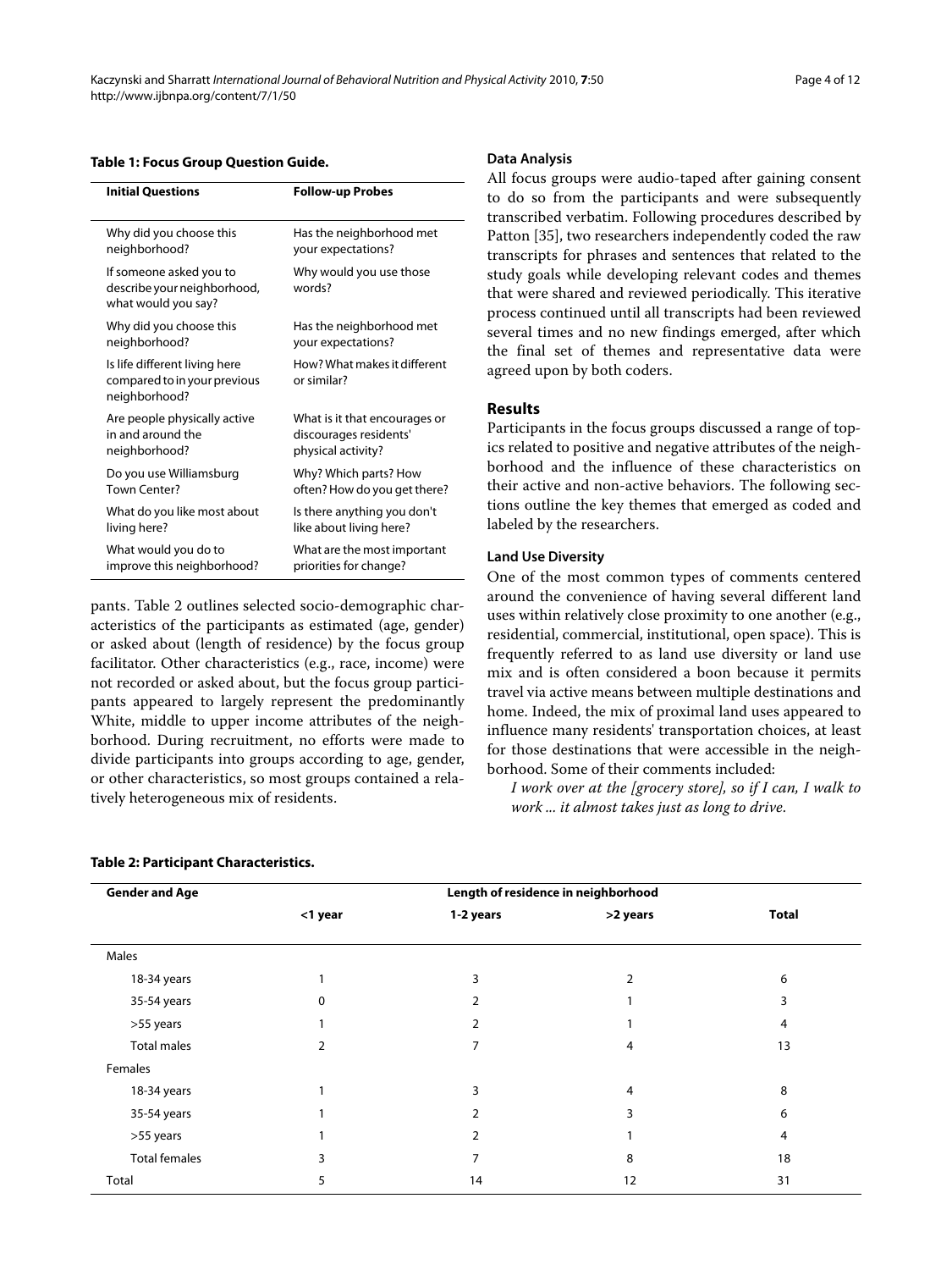# *I mean, everything's right there. You almost feel guilty if you drive!*

Additionally, while most people described the benefits of mixed land use in terms of single-purpose excursions from residential to commercial areas (e.g., walking from home to the drug store), a few comments emphasized the convenience of having multiple retail and service businesses in one place:

*It's nice that you can walk over here from the neighborhood without having to cross a busy street and risk getting killed. And when you get here, you can take care of several things at once. It's not like [nearby box store shopping center] where you practically have to hop back in your car just to go to the next store. With the sidewalks, getting to and walking around the plaza is pretty easy, even for someone my age*.

*I like how I can check off a bunch of 'to-dos' in one trip ... groceries, prescription, bank, even get my nails done if I want! (laughs). Seriously though, it helps you save time and probably gas too*.

*It's nice to be able to get a lot of what you need in one place ... and when you're here doing your shopping for a while, you tend to bump into people you know*.

The benefits of this land use diversity were seemingly more salient for certain populations, as exemplified by the comments below from a mother with young children and an older adult:

*I don't want to move now. I can walk to the grocery store, I can walk to the post office. I have everything I need, which makes it easier as a parent with young kids. I prefer walking if I can as opposed to loading and unloading them from the car*.

*We're now in our retirement years and able to walk, so having the cleaners, [grocery store], hardware store so close ... it's having all these things together that makes it really a very nice place to live*.

Although most of the comments related to this theme focused on the commercial area in the neighborhood, several residents also appreciated the presence of the park space:

*It's cool having a park so close by too. We can just walk over with the dog and throw a ball around and then swing by the coffee shop on our way home*.

*Because the park is right there just up the road from my house, I think I feel like I should use it. You know what I mean? Might as well take advantage of it. There's not much to it right now, but I still like to walk the path around the perimeter in the morning*.

Finally, the very recent addition of an elementary (K-8) school to the community provided an additional dimension to the neighborhood's walkability. Numerous participants, almost exclusively those who were parents, reported changes in their behavior and that of their children as a result of the construction of the school:

*This year, our kids don't have to ride the bus and they can walk together to school and back*.

*Now, a lot of moms walk with their kids to school and then we all walk home together. You know, we're getting some exercise and also some social interaction*.

*Because there's a school close by now, our daughter's friends are more in the neighborhood now than when she went to [another school] which is way up [major artery street]. It's easier for us and she has more friends to play with on the weekend because they see each other during the week. The adults even know each other better too*.

Overall, land use diversity was the most common and strongly referenced theme throughout the groups. Residents generally had only positive comments about having of a variety of destinations within a short distance from home.

# **Safety**

Safety was another theme that emerged that tied together several of the comments from residents. Interestingly, participants provided slightly mixed reviews about neighborhood safety in that they felt quite safe from crime but had somewhat greater concerns about traffic issues. These diverse sentiments were exemplified in the following statements:

*We can trust leaving our kids outside ... we know most of the people who live around here and our street's not busy. The sidewalks help too so they don't have to play in the street*.

*I think it helps that they've tried to keep the neighborhood nice ... you know, with the nice architecture in the plaza and the streetlights and park and everything. It's a decent area so you're not too worried about anything bad happening*.

*Once in a while you get someone in a real hurry. But that's probably only on [major neighborhood road] out here. But I'm glad there's sidewalks or I wouldn't feel as comfortable walking anywhere*.

*It's terrible at times. It'd be nice to see them put in some sort of traffic calming measures on the busier streets*.

However, despite the mixed feelings, especially with respect to safety from traffic, there was general consensus that any safety concerns that did exist did not noticeably affect behavior:

*I don't think [the traffic] really prevents anything ... a lot of people are still out walking in the summer*.

*I'd say I feel pretty safe walking around the neighborhood ... even during rush hour when everyone's coming from work or at night time. There's sidewalks and lights and the people around here generally look out for each other*.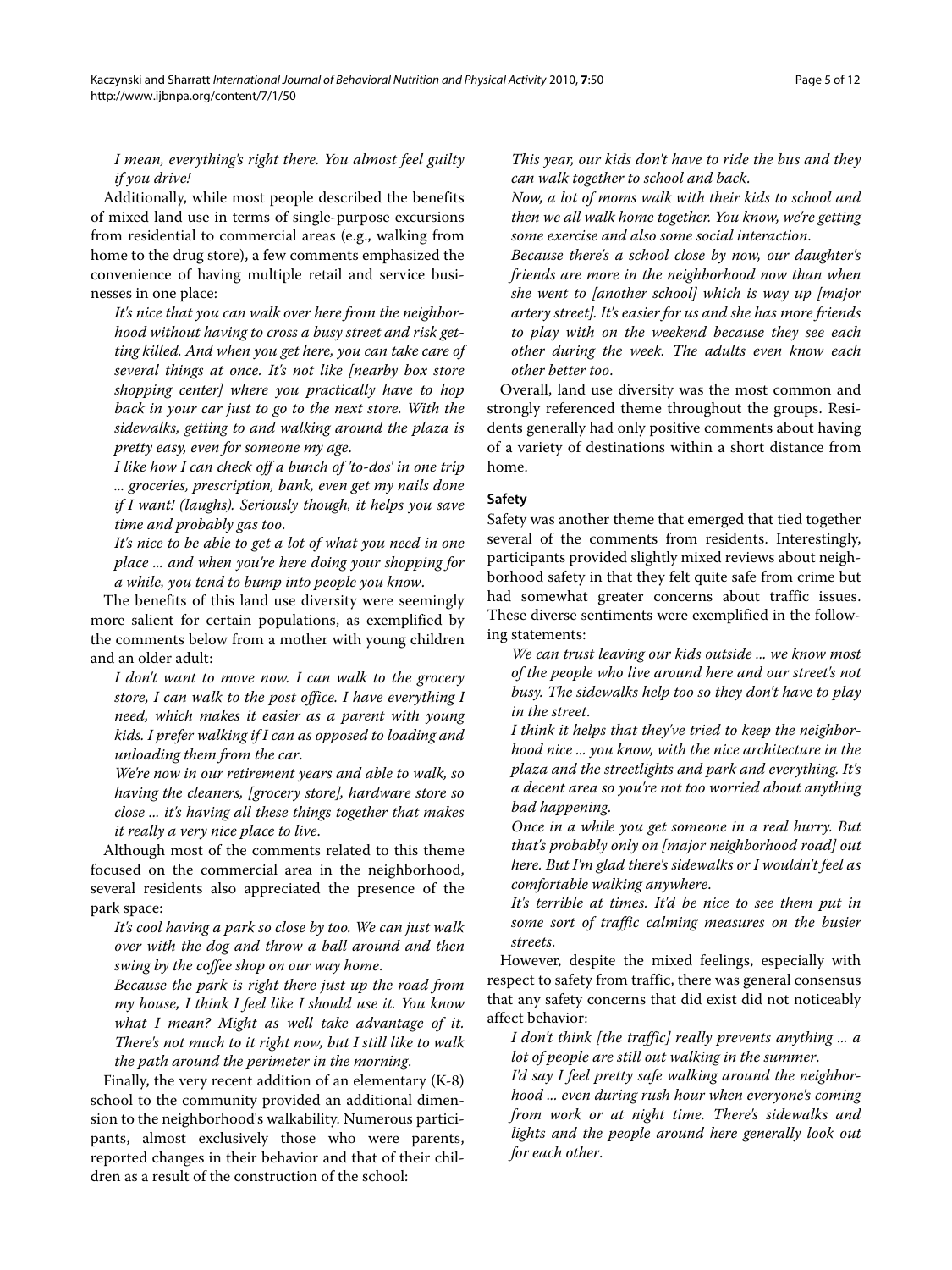## **Parks and Trails**

As described above, residents valued the presence of a park in the neighborhood, even if, at the time of the study, it was largely an unimproved plot of open space (aside from regular mowing and some trees around the edge). Some also commented on other natural amenities they had discovered on the periphery of the community.

*It's nice to have that green space in the middle of the neighborhood, just to break up all the pavement*.

*The backyards in a lot of newer homes these days are pretty small so it's good to have a place where you can go just to throw a ball or let the kids run around*.

*That whole section of trees, there's nice little walking trails through there that I use with my dog ... when it's a hot, sunny day, it stays cool in there*.

However, despite the general appreciation for the park, some concerns were expressed about the space being underdeveloped and underutilized as a result:

*The field here - it'd be nice if it was something other than just a big open field. A playground would be ideal for parents with kids*.

*It would attract a sense of community, right? We'd actually come and hang out in one central location where you can house lots of neighbours*.

*Do you know what's happening with that space? Hopefully they put some stuff there to make it a bit more inviting*.

#### **Aesthetics**

Fewer comments pertained to the idea of aesthetics, but several residents did seem pleasantly surprised at how appealing their neighborhood had become or remained:

*They've really maintained a lot of architectural control in designing the community*.

*The plaza is similar to what we had in the small town we came from, with awnings over the doors, nice brick ... the old-fashioned lampposts are a nice touch too. It's almost to the point where I actually enjoy shopping here ... like it's not a chore I have to get done. I mean, don't get me wrong, it's just a shopping centre, but they've at least put some thought into its design. And I think more people like coming here as a result*.

However, some residents expressed some frustration about the general 'newness' of the community:

*I miss the mature trees throughout the streets ... in older neighborhoods, there's more of a variety of home designs ... and less congestion*.

#### **Sense of Community**

The final theme that emerged encompassed frequent comments, both complimentary and constructive, related to developing a sense of community. To begin, numerous residents expressed feeling a level of connectedness that they didn't necessarily experience in past neighborhoods in which they'd lived:

*There's a strong sense of community here ... you need a saw or a drill or something, you just go to your neighbor's house*.

*I think the fact that things are local, you're more apt to be out ... and having the park and plaza close by, people are more apt to be out because there are things to do*.

*People are generally pretty friendly. You know, you see them walking on the sidewalk past your house one day and you wave and they wave back. Next time, maybe they stop to talk*.

However, despite the numerous positive comments, several people expressed a desire and suggestions for facilitating increased community connectedness:

*The festival last weekend - was that really put on by the developers of the subdivision? - that was great. We actually got out and talked to people we sort of knew but had only waved at before. I hope they make it an annual event*.

*Some sort of community or neighborhood association would be helpful as this area grows*.

*A central message board where people can post events and other community notices might be useful ... We might chat with people out on the sidewalk during our evening walks, but otherwise we'd never know what was happening in the neighborhood*.

*This neighborhood is getting to a point now where we need - and deserve - a community centre or library; just something where you can go with your kids and see other families that's close by. Even a smaller common space in the new buildings that are going to be built would be a start*.

These and other comments about ideas related to community were some of the more passionate sentiments shared by residents during the focus groups. The importance of this notion is discussed further below.

#### **Behavioral Responses to a Neighborhood Change**

The final theme that emerged was less centered around the influence of *specific* attributes of the built and social environments and instead addressed the broader notion of how a shift in one's overall habitat may influence behavior. Most of these comments came in response to a prompt inquiring about similarities and differences between participants' previous and current neighborhood and most responses focused on positive lifestyle changes that had occurred since the residents had moved to the Williamsburg area. For example, comments related to this theme included:

*Well, for one, as I mentioned earlier, we drive a lot less. It's nice having so many things within walking dis-*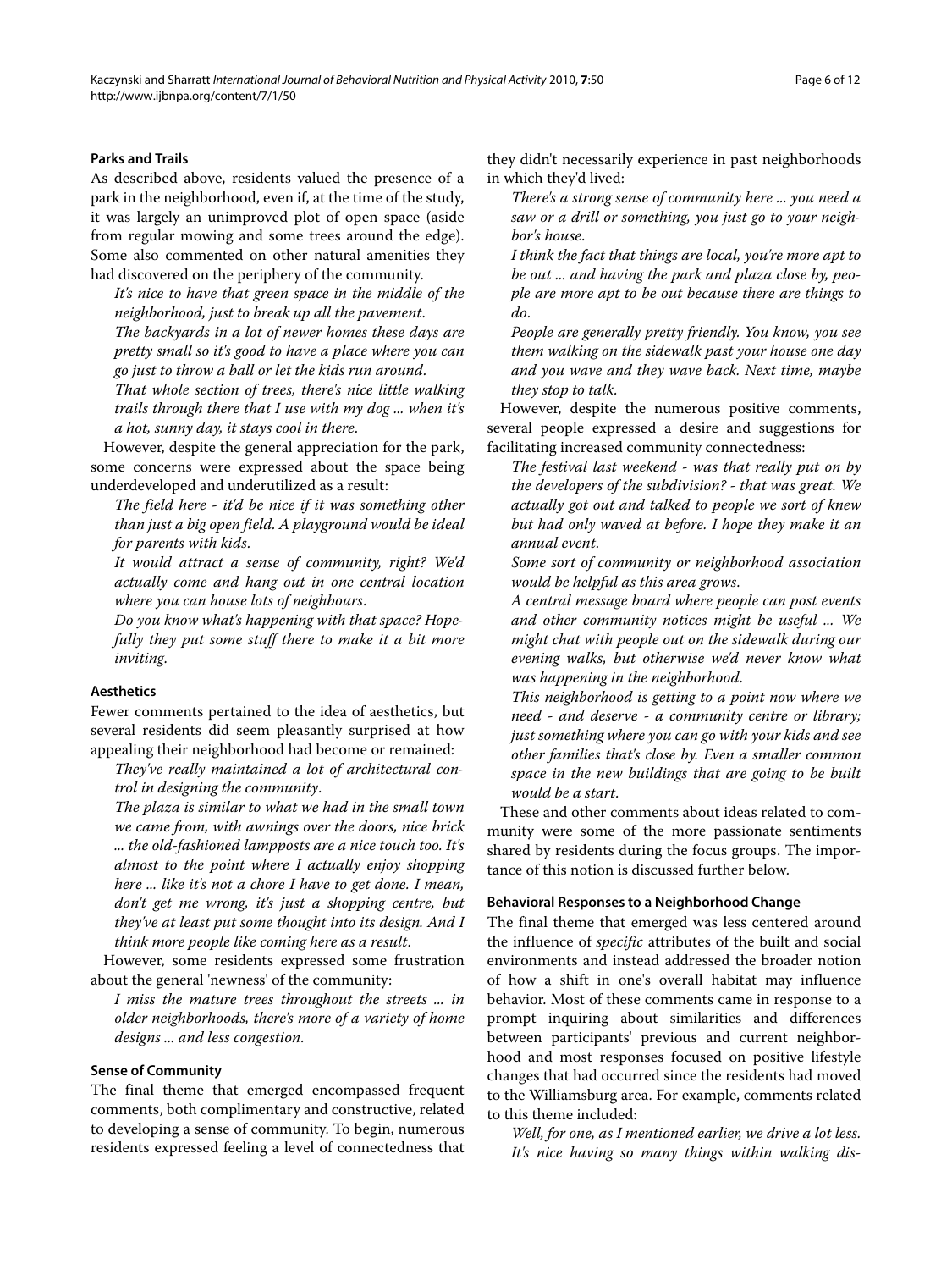*tance. In our old neighborhood, you had to use your car to get anywhere*.

*Now, there are definitely more things that are accessible that you might use on a day to day basis. It's funny because where we lived several years ago, we actually weren't too far from a small plaza with a grocery store, but you couldn't get to it unless you cut through your neighbor's backyard and crossed a busy street ... either that or walk way around the block and back down the next street over. So we always ended up driving there anyway*.

*Yes, I would say that living where we are now is quite a bit different than where we were before over in [neighborhood on opposite side of town]. We liked it over there and everything, but it didn't feel like we knew our neighbors as much. Now, we see people out walking, we run into them at [grocery store], we see them on the weekend when the kids are out playing. I'm not sure I could put my finger on why, but it definitely feels like there's more of a connection among the people living around here*.

*Oh yeah, it's totally different. Like our old neighborhood didn't have sidewalks and we were always scared to let the kids bike on the road. I mean, part of that was because they were younger then, but even right after we moved here, I remember feeling more comfortable letting them bike up and down the street, especially because there were other kids out doing so too*.

*You know, it's funny you should ask that because my husband and I were just saying the other day that there always seems to be a lot of people out walking around here. We just moved in this Spring and you can definitely see a difference versus where we lived before. And that goes for us too, especially on the weekend ... but even in the evenings some nights during the week, we'll go for a walk around the neighborhood or we'll walk up to get a coffee or to pick up some stuff for lunch the next day*.

Despite these positive sentiments, a minority of residents who relayed opinions related to this theme described less positive changes in their motivations and behaviors since moving to their new neighborhood:

*Yeah, it's certainly a bit different. There a lot of good things compared to the town we lived in previously, but we definitely miss some stuff too ... like here the neighborhood is still maturing and one of the big ways you notice that is with the lack of trees. There's no shade to keep the sun off you and it means we have to time when we take our walks which is somewhat annoying, especially for seniors who have all day to kill (laughs). My wife, especially, doesn't like to walk until the sun goes down because she complains about the heat ... at least in the summer ... and sometimes we're too tired by then which means we don't go at all*.

*You know, we generally like the neighborhood, but we can't wait until they do something more with the park. It's not exactly an exciting destination for the kids. In our old neighborhood, we were only about a 5-10 minute walk from [community park X] where there was a huge playground and we went there at least a couple times a week. Now that I think about it, I kind of miss that ... but hopefully we'll get back to doing that again soon if they put some stuff in the park here*.

A few other comments likewise conveyed negative behavior modifications as a result of the undeveloped park and a lack of trees, the primary frustrations described by participants in previous themes. However, the vast majority of lifestyle differences described by residents after moving to this largely walkable community were desirable. Regardless, both the positive and negative comments provide tentative evidence about how a neighborhood environment change can influence physical activity and other behaviors.

# **Discussion**

It is now relatively well-accepted that the contexts in which people live have significant implications for the ways they experience life events and for their overall health [[37,](#page-10-20)[38\]](#page-10-21). With this increasing recognition has come a concern for better understanding the factors in the built and social environments which are associated with health-enhancing behaviors such as physical activity [\[39](#page-10-22)]. Research on environmental influences on physical activity has proliferated in the past decade, thanks in no small part to advances in methodologies for both measuring neighborhood characteristics and for analyzing their associations with active behaviors. However, almost all environmental research has employed either quantitative surveys, observational audits, or data from geographic databases [\[24\]](#page-10-9), while little attention has been paid to understanding the influence of neighborhood attributes through the descriptions of residents themselves. Thus, the purpose of this study was to use focus groups to explore how the building of a walkable community impacted the experiences and behaviors of the people therein.

## **Discussion of Themes**

The focus groups provided a wealth of information about a variety of different themes. Although greater detail about several topics was uncovered, many of the themes which emerged from participants' comments mirrored findings from quantitative studies about neighborhood and community factors that influence physical activity. For example, land use diversity, including the proximity of residential, commercial, institutional, and natural spaces, was mentioned frequently as a positive attribute of the community that affected residents' behaviors.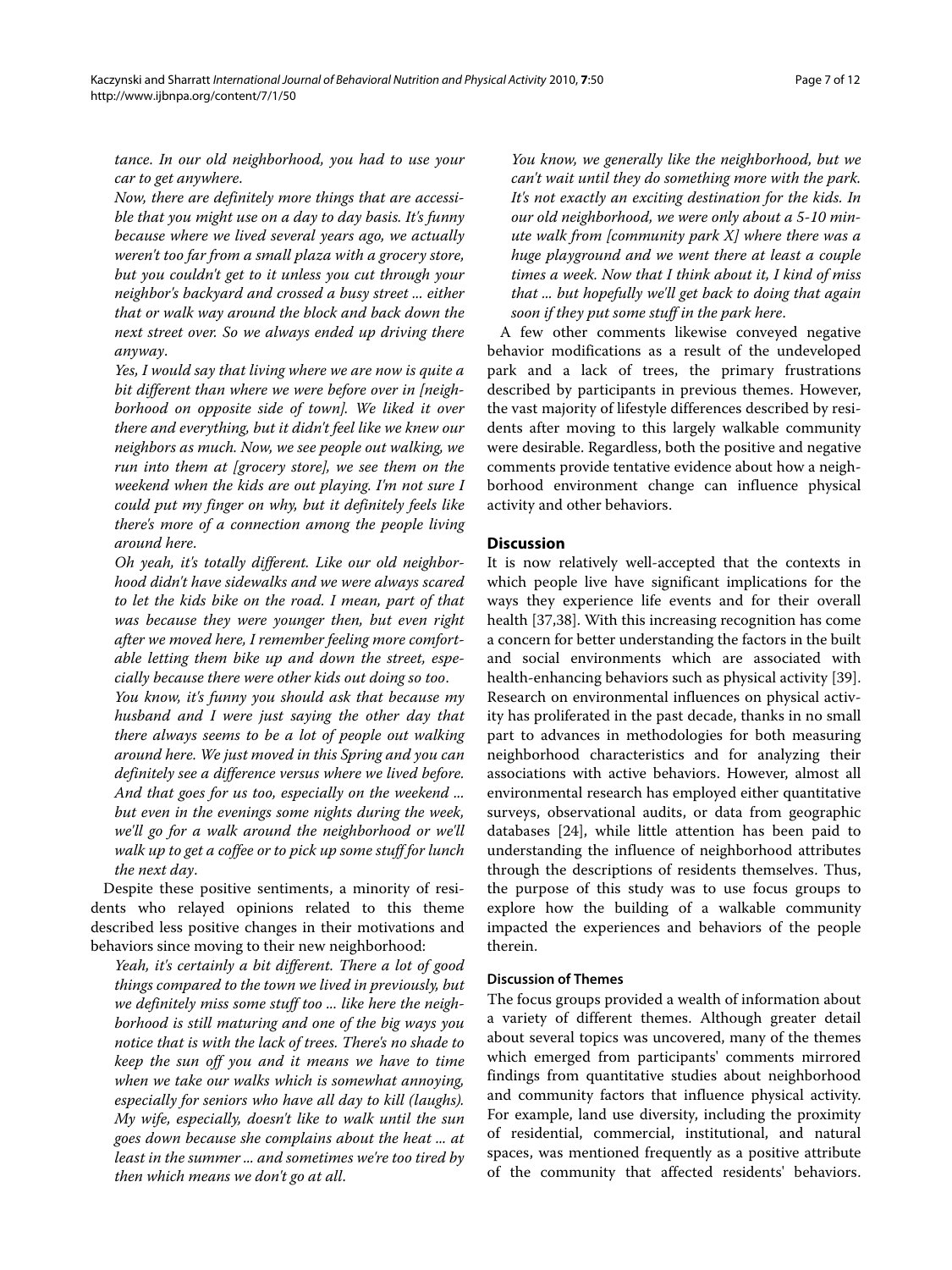Numerous studies of the built environment and physical activity have likewise reported that having a variety of destinations within walking distance is associated with increased amounts of walking and other activities [\[40-](#page-10-23) [42](#page-10-24)]. Thus, the consistent findings across the two types of methods are mutually supportive. Residents also offered several comments about safety from traffic and crime, and survey and epidemiological studies have shown both perceived and actual safety to be related to levels of physical activity [[43,](#page-10-25)[44\]](#page-10-26). Moreover, a fair amount of research has documented positive associations between proximity to park space and physical activity [[45-](#page-10-27)[47](#page-10-28)], and the significance of the local park was another salient theme uncovered in our analysis. However, participants also expressed a desire for improvements to the park space in the neighborhood (e.g., playground), which is consistent with a growing body of research that shows that parks with more features are more likely to be used [\[45](#page-10-27)[,48](#page-10-29)]. Finally, aesthetics were discussed as a key theme in this stillmaturing neighborhood. Conceptualizations of aesthetics focused on notions of neighborhood greenness and architectural appeal or upkeep, all of which are ideas noted previously as relevant influences on physical activity [[49,](#page-10-30)[50\]](#page-10-31).

In addition to corroborating relationships reported in the quantitative literature, our qualitative data also offered considerable insight into the mechanisms that may explain those associations. Kremers and colleagues [[51\]](#page-10-32) proposed a 'dual-process' model in which environmental factors can directly influence energy-balance behaviors (including physical activity) or in which the environment-behavior relationship is mediated by individual cognitions (e.g., attitudes, subjective norms, perceived behavioral control). The latter pathway seemed to be particularly prevalent in our study. For instance, some residents made comments related to feeling guilty about driving to destinations within the neighborhood or that they 'should' use particular amenities (e.g., the park) given how close they were to home. In this case, the increased diversity of proximal land uses seemed to create a normative imperative toward active choices. Future studies could explore how the design of walkable communities may create a culture that values and rewards - even expects - certain behaviors among residents. Likewise, other individuals conveyed how they cognitively weigh the pros and cons of decisions about where to go and how to get there. For example, a mother in one of our groups relayed how she contemplates the energy and time costs of loading and unloading children into the car versus walking to local destinations with them. Another parent described how his safety concerns about letting a child play outside were mitigated by environmental factors such as lower traffic volume and the presence of sidewalks. An older adult commented on the potential eco-

nomic savings from driving less to accomplish everyday errands. Interestingly, few of the participants' comments about the benefits of the neighborhood were related explicitly to health outcomes or concerns about engaging in behaviors such as physical activity. Future research to promote the construction of walkable communities or to influence activity within them should explore the attitudes and outcomes that are most salient to residents' decisions (e.g., monetary cost, time, safety, community cohesion, health, etc.). Qualitative methods that build on the present study can help in elucidating the cognitive mechanisms by which environments influence behaviors.

Certain themes also emerged which provided new insights into the relationship between the built environment and physical activity. For instance, sidewalks were mentioned frequently throughout comments made about both the residential and commercial areas of the neighborhood. Because these comments often had a greater connection with another salient theme, they were not grouped together to form their own category. Nevertheless, the value of sidewalks was evident in the ways they served multiple functions in the community. For instance, various residents described the importance of sidewalks for getting to, from, and around the commercial area, while others mentioned their use of the sidewalk that encircled the neighborhood park. As well, despite several concerns about heavy traffic in certain areas of the neighborhood, the safety-related comments from some residents seemed to suggest that sidewalks provided a refuge for children's play and adults' recreational and utilitarian walking. Finally, sidewalks provided an informal meeting place for residents to interact and form connections with neighbors, potentially leading to the development of friendships and social capital. Some research has documented the association of sidewalks with physical activity behavior [\[52](#page-10-33)[,53](#page-10-34)], but this study revealed a broader range of benefits as well as suggestions as to the mechanisms that may explain the link between the presence of sidewalks and increased neighborhood activity. Especially in light of research showing that sidewalk walkability can vary significantly across areas [\[54](#page-10-35)], future studies should continue to explore how investments in sidewalks can produce concrete outcomes related to multiple dimensions of health.

In addition to the individual themes described above, the collective comments of residents pointed to an overarching theme: the desire to build and experience community and how the design of the neighborhood facilitated or restricted such opportunities. This was discussed in the results section above as a category unto itself, but notions of community cut across almost all of the themes we constructed. For instance, participants discussed the proximity of multiple land uses or destinations as a factor that influenced their likelihood of interacting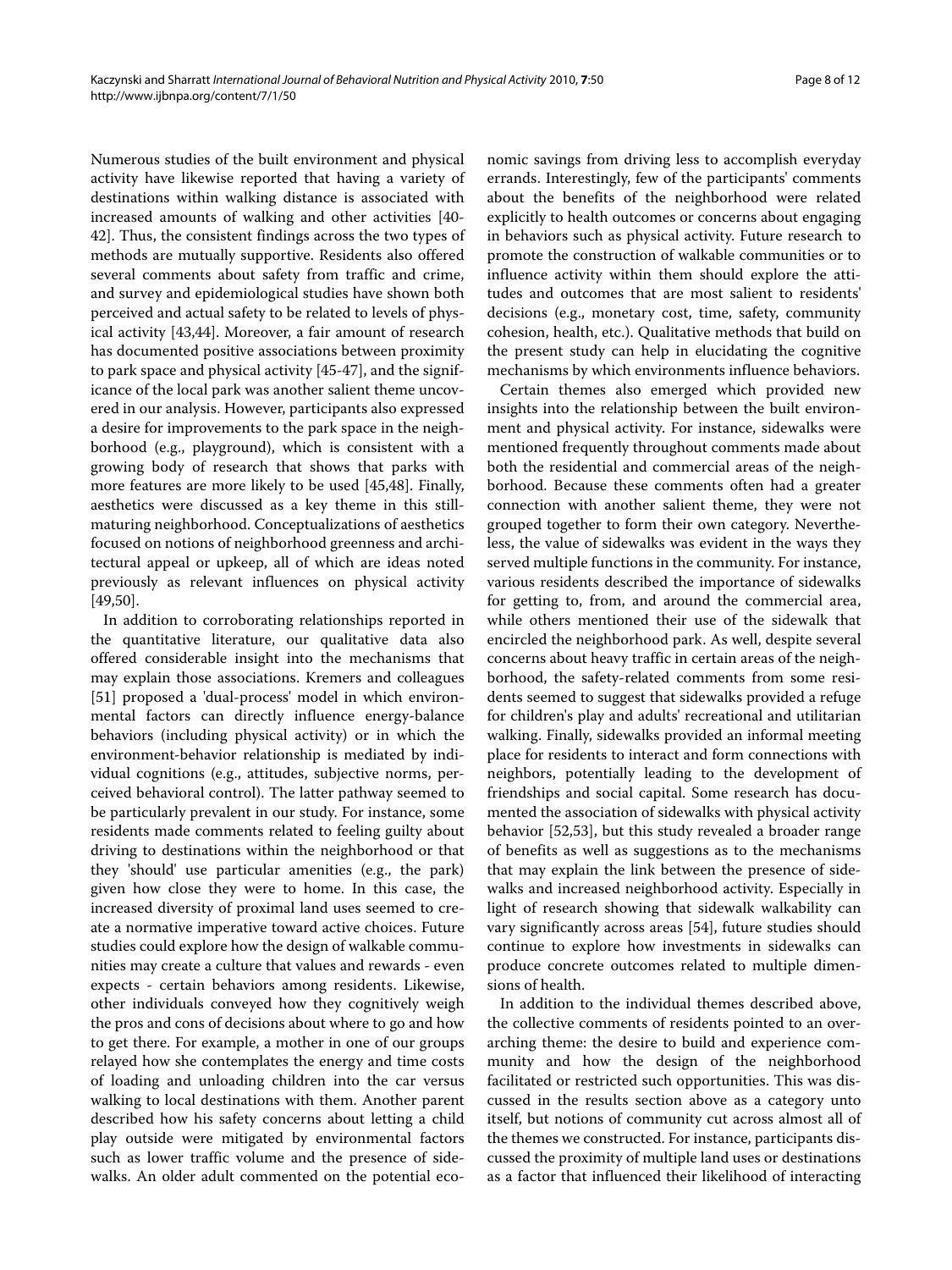with neighbors on a regular basis (e.g., at the plaza, at the park). Likewise, the addition of the school to the community prompted greater interaction among both parents and kids during the week and on weekends. The sidewalks, as well, facilitated opportunities for passing communication between neighbors, while the park provided an important public space in this newer subdivision characterized by shrinking private lots. Finally, softer elements such as neighborhood aesthetics made the plaza and residential area more pleasant venues where relationships could be developed and sustained. At the same time, several enthusiastic comments related to a wish for even greater community cohesion as the neighborhood develops. To that end, residents offered numerous suggestions related to programmatic (e.g., events, neighborhood association) and structural (e.g., message board, community centre) changes that could be made to foster this increased connectedness.

At least some research has demonstrated how the built environment, in addition to promoting more physical activity, can affect issues related to community connectedness, neighborhood cohesion, and social capital. Indeed, proponents of new urbanism and smart growth philosophies adopt a broader vision of planning that emphasizes such goals for communities, thus aiming to make them not only more walkable but more 'liveable' and endowed with a greater sense of place. In one recent study, Cohen and colleagues [[55\]](#page-10-36) reported that certain neighborhood features, such as more parks and fewer alcohol outlets, were associated with individuals' ratings of collective efficacy (i.e., their perceptions of trust and of neighbors' willingness to help each other). In another study, Leyden [\[56](#page-10-37)] found that people living in more walkable neighborhoods, as measured by proximity to nine facilities or services, were more likely to know their neighbors, participate politically, have greater trust and faith in people, and be more socially engaged. Other research has reported that greater levels of social capital, community satisfaction, and community participation, among other indicators, are related to increased physical activity participation [[57,](#page-10-38)[58\]](#page-11-0). Overall, consistent with the findings of the present study, the design of neighborhoods and cities can significantly impact perceptions of 'community' among residents, which can have important implications for other health behaviors and outcomes as well. More research is needed to better understand the pathways between social capital and features such as land use diversity, density, connectivity, safety, and aesthetics, but this study provided some valuable evidence of the ways in which community was experienced and engendered in this walkable neighborhood.

Finally, an interesting theme emerged from our focus group data related to how residents experienced changes in behavior after moving to the Williamsburg neighborhood. Most participants described positive lifestyle changes related to less driving, more walking, and improved social support, but some also expressed how elements missing from their new neighborhood had negatively affected their physical activity patterns. The comments throughout this theme, both positive and negative, support the notion that environmental attributes do indeed have an impact on behaviors. The relatively nascent field of active living research, comprised almost exclusively of cross-sectional studies, has struggled for some time with the question of self-selection - whether activity-friendly neighborhoods promote greater physical activity or whether active persons seek out activityfriendly neighborhoods to reside in. Given the difficulty of changing most neighborhood features and the impracticality of randomly assigning people to live in designated areas, researchers have sought alternative methods for ascertaining whether a causal relationship exists between the built environment and physical activity and the extent to which self-selection is problematic in understanding such associations. Briefly, for example, Frank et al. [[32](#page-10-15)] reported that participants often did not live in a walkable neighborhood, even if they preferred such an environment, and that even people with a preference for a lowwalkable neighborhood walked more and drove less when living in a high-walkable area. In another study, Handy et al. [[31\]](#page-10-14) found that participants' perceptions of the built environment had an effect on walking behavior even after accounting for attitudes and preferences about different neighborhood types. By adopting such methods and measures in quantitative, cross-sectional studies, built environment and physical activity researchers have begun "stepping toward causation" [[32\]](#page-10-15). However, the qualitative comments from residents in this study provided what is perhaps even more direct evidence of how a move from one environment to another can alter physical activity and other perceptions and behaviors.

#### **Study Strengths and Limitations**

The qualitative approach adopted in this study proved useful in several ways. As expected, valuable detail was uncovered about concepts that past research has shown are significant environmental factors for physical activity. For example, participants' comments confirmed and elaborated on the importance of both safety from crime and safety from traffic and how elements of the neighborhood influence perceptions about these issues. Additionally, the focus group data not only confirmed past findings, but also provided novel insights into the ways certain neighborhood attributes help shape physical activity and other behaviors. Sidewalks, for instance, emerged as a key component of the neighborhood that not only permitted access around the residential and commercial areas, but also offered a venue for social interaction in both settings.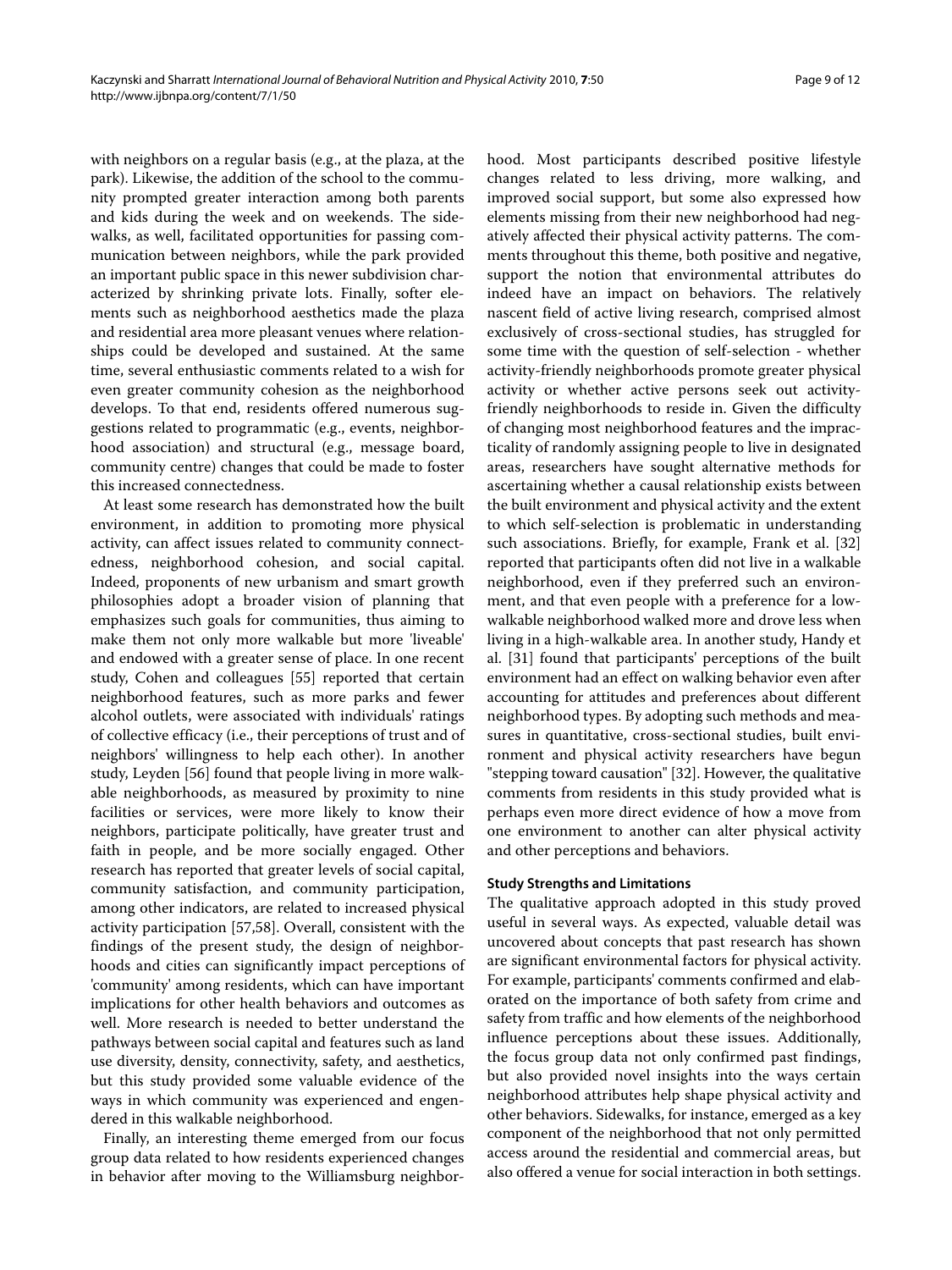Finally, having participants describe direct connections between neighborhood attributes and behaviors permitted tentative inferences about causality that extend the correlational findings which have dominated the built environment and physical activity research thus far. For example, the reactions of several participants to the building of a school in the neighborhood provided some retrospective evidence of the impact of a significant built environment modification that occurred right around the time of the study. In general, while there is certainly much merit in investigating these issues using a broader, perhaps more statistically representative sample, the qualitative methods used in this study provided additional depth about the attitudes and experiences of residents beyond that which could realistically be gleaned from surveys or other quantitative tools.

At the same time, the findings described herein should be interpreted in light of certain study limitations. For example, the dynamics of the focus group sessions could have skewed the data which were forthcoming. While the presence of other neighbors meant that participants were less likely to spout untruths and that they could build on each other's comments, there were points where the voices of certain residents dominated the conversation. However, attempts were made to minimize such occurrences and participants were continually encouraged to share divergent opinions. Another issue was that focus groups are inherently less flexible than solo interviews and, consequently, some interested residents were not available during the scheduled times (although groups were offered during the day and evening). It was also difficult to discern voices of individuals on the recordings, so the comments above are not attributed to residents of a particular age or length of residence. Another issue relates to the usefulness of gaining residents' perceptions in the first place. A latent debate exists in the built environment literature about the best way to measure environmental correlates of physical activity, and much research has shown that little correspondence exists between self-reported and objective measures of neighborhood features [[59](#page-11-1)[-62](#page-11-2)]. We felt that it was important to gather the subjective evaluations and experiences of residents, but objective measurements (e.g., audits, GIS) may be more appropriate for capturing certain community attributes. Similarly, participants' recall of life in a previous neighborhood versus the present one may deteriorate or become skewed, especially as time progresses. In addition, the study neighborhood and focus group participants lacked a significant amount of diversity with respect to race/ethnicity or socioeconomic status, so caution should be used in generalizing our findings to other settings. Finally, the authors acknowledge that the results of the study may be biased by any preconceived notions

about the importance of the built environment in encouraging or discouraging physical activity.

## **Conclusion**

In summary, this study explored the perceptions of residents living in an apparently walkable community to better understand how attributes of their neighborhood influenced their feelings and behaviors related to physical activity and other health outcomes. In our experience studying this community, the focus group methodology proved very useful for capturing such information at a point when the neighborhood was beginning to take shape. Future researchers may wish to pursue a longitudinal study as such suburban communities evolve to examine, quantitatively and/or qualitatively, how changing neighborhoods of different designs impact the active and social behaviors of the people who live there. To combat the unrelenting crises of obesity [\[63](#page-11-3)] and social isolation [[64\]](#page-11-4), understanding, from all available viewpoints, how neighborhood and community features influence physical and mental health will become increasingly critical to public health research and practice.

#### **Competing interests**

The authors declare that they have no competing interests.

#### **Authors' contributions**

Both authors participated in conceptualizing the study. AK led all aspects of data analysis and writing and MS contributed to writing and editing. Both authors have read and approved the final manuscript.

#### **Author Details**

1Department of Kinesiology, Community Health Institute, Kansas State University, 1, Natatorium, Manhattan, KS, 66506, USA and 2Research Institute for Aging, Faculty of Applied Health Sciences, University of Waterloo, Waterloo, Ontario, N2L 3G1, Canada

#### Received: 24 February 2010 Accepted: 27 May 2010 Published: 27 May 2010

#### **References**

- <span id="page-9-0"></span>1. Public Health Agency of Canada: The 2007 report on the integrated pan-Canadian healthy living strategy Ottawa, ON: Government of Canada; 2007.
- US Department of Health and Human Services: Physical activity and health: A report of the surgeon general Washington, D.C.: US Government Printing Office; 1996.
- 3. US Department of Health and Human Services: Healthy People 2010: Understanding and improving health Washington, D.C.: US Government Printing Office; 2000.
- 4. US Department of Health and Human Services: Physical Activity Guidelines Advisory Committee Report, 2008 Washington D.C.: US Department of Health and Human Services; 2008.
- <span id="page-9-1"></span>5. World Health Organization: Global strategy on diet, physical activity and health Geneva: World Health Organization; 2004.
- <span id="page-9-2"></span>6. Dishman RK, Washburn RA, Heath GW: Physical activity epidemiology Champaign, IL: Human Kinetics; 2004.
- <span id="page-9-3"></span>7. Lee IM: Epidemiologic methods in physical activity studies New York: Oxford University Press; 2009.
- <span id="page-9-4"></span>8. World Health Organization: Preventing chronic diseases: A vital investment Geneva: World Health Organization; 2005.
- <span id="page-9-5"></span>9. Colditz GA: Economic costs of obesity and inactivity**[.](http://www.ncbi.nlm.nih.gov/entrez/query.fcgi?cmd=Retrieve&db=PubMed&dopt=Abstract&list_uids=10593542)** Med Sci Sports Exerc 1999, 31(11 Suppl):S663-7.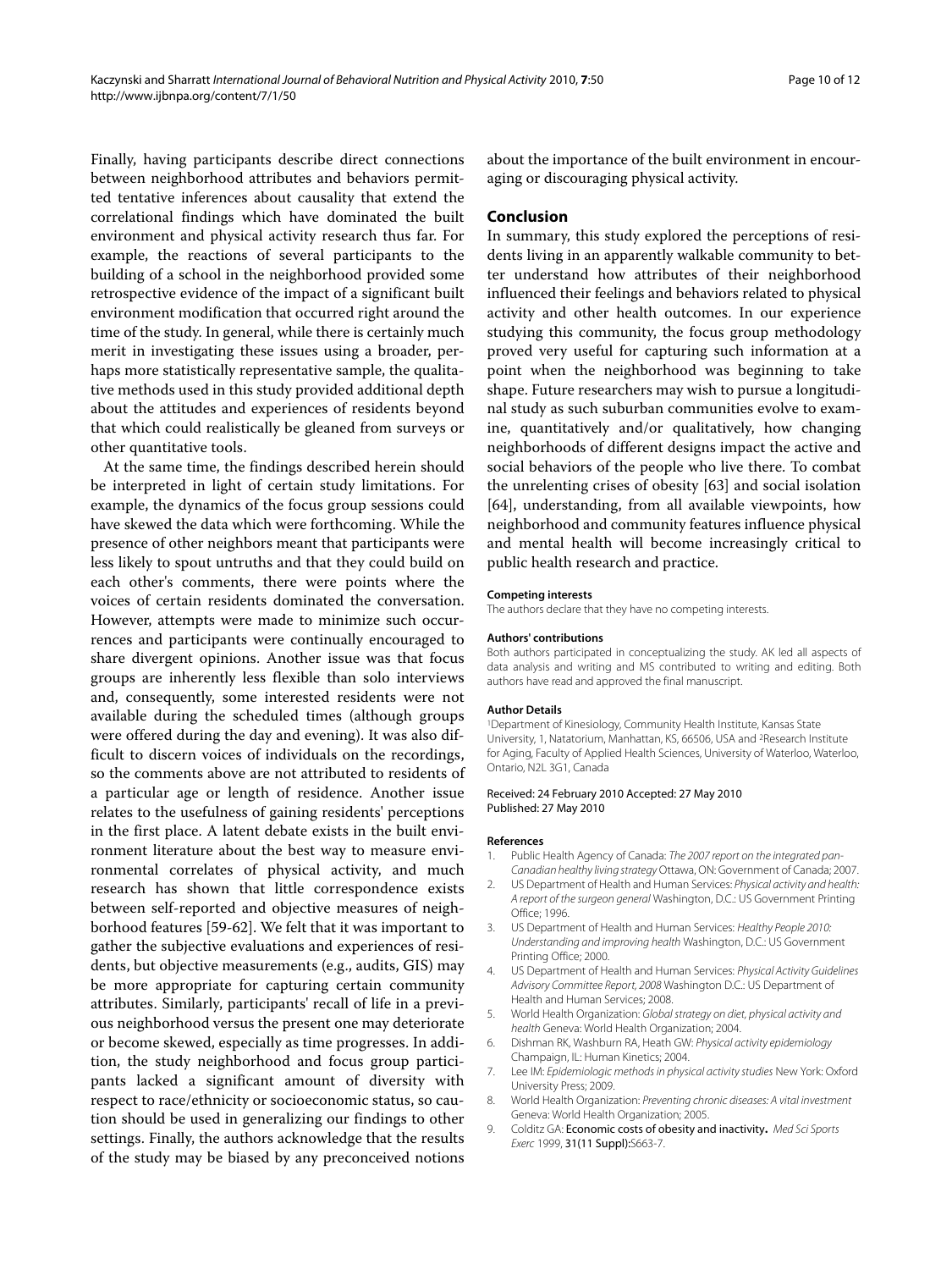- <span id="page-10-0"></span>10. Katzmarzyk PT, Janssen I: The economic costs associated with physical inactivity and obesity in Canada: An update**.** Volume 29. Canadian Journal of Applied Physiology; 2004:90-115.
- <span id="page-10-1"></span>11. Institute of Medicine and National Research Council: Local government actions to prevent childhood obesity**.** Washington, DC: The National Academies Press; 2009.
- <span id="page-10-2"></span>12. Brennan Ramirez LK, Hoehner CM, Brownson RC, Cook R, Orleans T, Hollander M, Baker D, Bors P, Ewing R, Kilingsworth R, Petersmarck R, Schmid T, Wilkinson W: Indicators of activity-friendly communities - an evidence-based consensus process**.** Am J Prev Med 2006, 31:515-524.
- 13. Davison KK, Lawson CT: Do attributes in the physical environment influence children's physical activity? A review of the literature**.** Int J Behav Nutr Phys Act 2006, 3:19.
- 14. Owen N, Humpel N, Leslie E, Bauman A, Sallis JF: Understanding environmental influences on walking: Review and research agenda**.** Am J Prev Med 2004, 27(1):67-76.
- 15. Lee C, Moudon AV: Physical activity and environment research in the health field: Implications for urban and transportation planning practice and research**.** Journal of Planning Literature 2004, 19(2):147-181.
- <span id="page-10-3"></span>16. Saelens BE, Handy SL: Built environment correlates of walking: A review**.** Med Sci Sports Exerc 2008, 40(7):S550-566.
- <span id="page-10-4"></span>17. Saelens BE, Sallis JF, Frank LD: Environmental correlates of walking and cycling: Findings from the transportation, urban design, and planning literatures**.** Ann Behav Med 2003, 25(2):80-91.
- 18. Ewing R: Can the physical environment determine physical activity levels? Exerc Sport Sci Rev 2005, 33(2):69-75.
- <span id="page-10-5"></span>19. Badland H, Schofield G: Transport, urban design, and physical activity: An evidence-based update**.** Transportation Research Part D-Transport and Environment 2005, 10(3):177-196.
- <span id="page-10-6"></span>20. Walker RB, Hiller JE: Places and health: a qualitative study to explore how older women living alone perceive the social and physical dimensions of their neighbourhoods**.** Soc Sci Med 2007, 65(6):1154-65.
- 21. Burgoyne LN, Woods C, Coleman R, Perry IJ: Neighbourhood perceptions of physical activity: a qualitative study**.** BMC Public Health 2008, 8:101.
- <span id="page-10-7"></span>22. Veitch J, Bagley S, Ball K, Salmon J: Where do children usually play? A qualitative study of parents' perceptions of influences on children's active free-play**.** Health Place 2006, 12(4):383-393.
- <span id="page-10-8"></span>23. Saelens B, Sallis J, Black J, Chen D: Neighborhood-based differences in physical activity: An environment scale evaluation**.** Am J Public Health 2003, 93:1552-1558.
- <span id="page-10-9"></span>24. Brownson RC, Hoehner CM, Day K, Forsyth A, Sallis JF: Measuring the built environment for physical activity: State of the science**.** Am J Prev Med 2009, 36(Suppl 4):S99-S123.
- 25. Giles-Corti B, Timperio A, Cutt H, Pikora TJ, Bull FCL, Knuiman M, Bulsara M, Van Niel K, Shilton T: Development of a reliable measure of walking within and outside the local neighborhood: RESIDE's Neighborhood Physical Activity Questionnaire**.** Prev Med 2006, 42(6):455-459.
- <span id="page-10-10"></span>26. Rodriguez DA, Brown AL, Troped PJ: Portable global positioning units to complement accelerometry-based physical activity monitors**.** Med Sci Sport Exerc 2005, 37(11):S572-S581.
- <span id="page-10-11"></span>27. Frank LD, Schmid TL, Sallis JF, Chapman J, Saelens BE: Linking objectively measured physical activity with objectively measured urban form: Findings from SMARTRAQ**.** Am J Prev Med 2005, 28(2):117-125.
- 28. Kaczynski AT, Henderson KA: Environmental correlates of physical activity: A review of evidence about parks and recreation**.** Leisure Sciences 2007, 29(4):315-354.
- <span id="page-10-12"></span>29. Owen N, Cerin E, Leslie E, Dutoit L, Coffee N, Frank LD, Bauman AE, Hugo G, Saelens BE, Sallis JF: Neighborhood walkability and the walking behavior of Australian adults**.** Am J Prev Med 2007, 33(5):387-95.
- <span id="page-10-13"></span>30. Giles-Corti B, Knuiman M, Timperio A, Van Niel K, Pikora TJ, Bull FCL, Shilton T, Bulsara M: Evaluation of the implementation of a state government community design policy aimed at increasing local walking: Design issues and baseline results from RESIDE, Perth Western Australia**.** Prev Med 2008, 46(1):46-54.
- <span id="page-10-14"></span>31. Handy S, Cao X, Mokhtarian PL: Self-selection in the relationship between the built environment and walking**.** Journal of the American Planning Association 2006, 72(1):55-74.
- <span id="page-10-15"></span>32. Frank LD, Saelens BE, Powell KE, Chapman JE: Stepping toward causation: Do built environments or neighborhood and travel preferences explainphysical activity driving and obesity? Soc Sci Med 2007, 65(9):1898-1914.
- <span id="page-10-16"></span>33. Maxwell J: Using qualitative methods for casual explanation**.** Field Methods 2004, 16(13):243-264.
- <span id="page-10-17"></span>34. Howitt C: Home Hardware discovers new kind of main street**.** The Record 2006:C1.
- <span id="page-10-18"></span>35. Patton MQ: Qualitative research and evaluation methods Thousand Oaks, CA: Sage; 2002.
- <span id="page-10-19"></span>36. Krueger RA, Casey MA: Focus groups: A practical guide for applied research 4th edition. Thousand Oaks, CA: Sage; 2009.
- <span id="page-10-20"></span>37. Macintyre S: Deprivation amplification revisited; or is it always true that poorer places have poorer access to resources for healthy diets and physicalactivity? Int J Behav Nutr Phys Act 2007, 4:32-38.
- <span id="page-10-21"></span>38. Stokols D: Establishing and maintaining healthy environments**.** Am Psychol 1992, 4((6)7):6-22.
- <span id="page-10-22"></span>39. Sallis JF, Cervero R, Ascher WW, Henderson K, Kraft MK, Kerr J: An ecological approach to creating active living communities**.** Annu Rev Public Health 2006, 27:297-322.
- <span id="page-10-23"></span>40. Cerin E, Lelsie E, Dutoit L, Owen N, Frank LD: Destinations that matter: associations with walking for transport**.** Health Place 2007, 13:713-24.
- 41. King WC, Belle SH, Brach JS, Simkin-Silverman LR, Soska T, Kriska AM: Objective measures of neighborhood environment and physical activity in older women**.** Am J Prev Med 2005, 28(5):461-469.
- <span id="page-10-24"></span>42. Nagel CL, Carlson NE, Bosworth M, Michael YL: The relation between neighborhood built environment and walking activity among older adults**.** Am J Epidemiol 2008, 168(4):461-468.
- <span id="page-10-25"></span>43. Foster S, Giles-Corti B: The built environment, neighborhood crime and constrained physical activity: An exploration of inconsistent findings**.** Prev Med 2008, 47:241-251.
- <span id="page-10-26"></span>44. Piro FN, Noess O, Claussen B: Physical activity among elderly people in a city population: The influence of neighbourhood level violence and self perceived safety. J Epidemiol Community Health 2006, 60(7):626-632.
- <span id="page-10-27"></span>45. Giles-Corti B, Broomhall MH, Knuiman M, Collins C, Douglas K, Ng K, Lange A, Donovan RJ: Increasing walking: How important is distance to, attractiveness, and size of public open space? Am J Prev Med 2005, 28(2 Suppl 2):169-176.
- 46. Kaczynski AT, Henderson KA: Parks and recreation settings and active living: a review of associations with physical activity function and intensity**.** Journal of Physical Activity and Health 2008, 5(4):619-32.
- <span id="page-10-28"></span>47. Kaczynski AT, Potwarka LR, Smale B, Havitz ME: Association of parkland proximity with neighborhood and park-based physical activity: Variations by gender and age**.** Leisure Sciences 2009, 31(2):174-191.
- <span id="page-10-29"></span>48. Kaczynski AT, Potwarka LR, Saelens BE: Association of park size, distance, and features with physical activity in neighborhood parks**.** Am J Public Health 2008, 98(8):1451-1456.
- <span id="page-10-30"></span>49. Tilt JH, Unfried TM, Roca B: Using objective and subjective measures of neighborhood greenness and accessible destinations for understanding walking trips and BMI in Seattle, Washington**.** Am J Health Promot 2007, 21(4 Suppl):371-379.
- <span id="page-10-31"></span>50. Kaczynski AT: Neighborhood walkability perceptions: Associations with amount of neighborhood-based physical activity by intensity and purpose**.** Journal of Physical Activity and Health 2010, 7:3-10.
- <span id="page-10-32"></span>51. Kremers SPJ, de Bruijn G, Visscher TLS, van Mechelen W, de Vries MK, Brug J: Environmental influences on energy balance-related behaviors: A dual process view**.** Int J Behav Nutr Phys Act 2006, 3:9-18.
- <span id="page-10-33"></span>52. Reed JA, Wilson DK, Ainsworth BE, Bowles H, Mixon G: Perceptions of neighborhood sidewalks on walking and physical activity patterns in a southeastern community in the US**.** Journal of Physical Activity and Health 2006, 3:243-253.
- <span id="page-10-34"></span>53. Sallis JF, Bowles HR, Bauman A, Ainsworth BE, Bull FC, Craig CL, Sjostrom M, De Bourdeaudhuij I, Lefevre J, Matsudo V, Matsudo S, Macfarlane DJ, Gomez LF, Inoue S, Murase N, Volbekiene V, McLean G, Carr H, Heggebo LK, Tomten H, Bergman P: Neighborhood environments and physical activity among adults in 11 countries**.** Am J Prev Med 2009, 36(6):484-490.
- <span id="page-10-35"></span>54. Kelly CM, Schootman M, Baker EA, Barnidge EK, Lemes A: The association of sidewalk walkability and physical disorder with area-level race and poverty**.** J Epidemiol Community Health 2007, 61:978-983.
- <span id="page-10-36"></span>55. Cohen DA, Inagami S, Finch B: The built environment and collective efficacy**.** Health Place 2008, 14:198-208.
- <span id="page-10-37"></span>56. Leyden KM: Social capital and the built environment: The importance of walkable neighborhoods**.** Am J Public Health 2003, 93(9):1546-1551.
- <span id="page-10-38"></span>57. Greiner KA, Li C, Kawachi I, Hunt DC, Ahluwalia JS: The relationships of social participation and community ratings to health and health